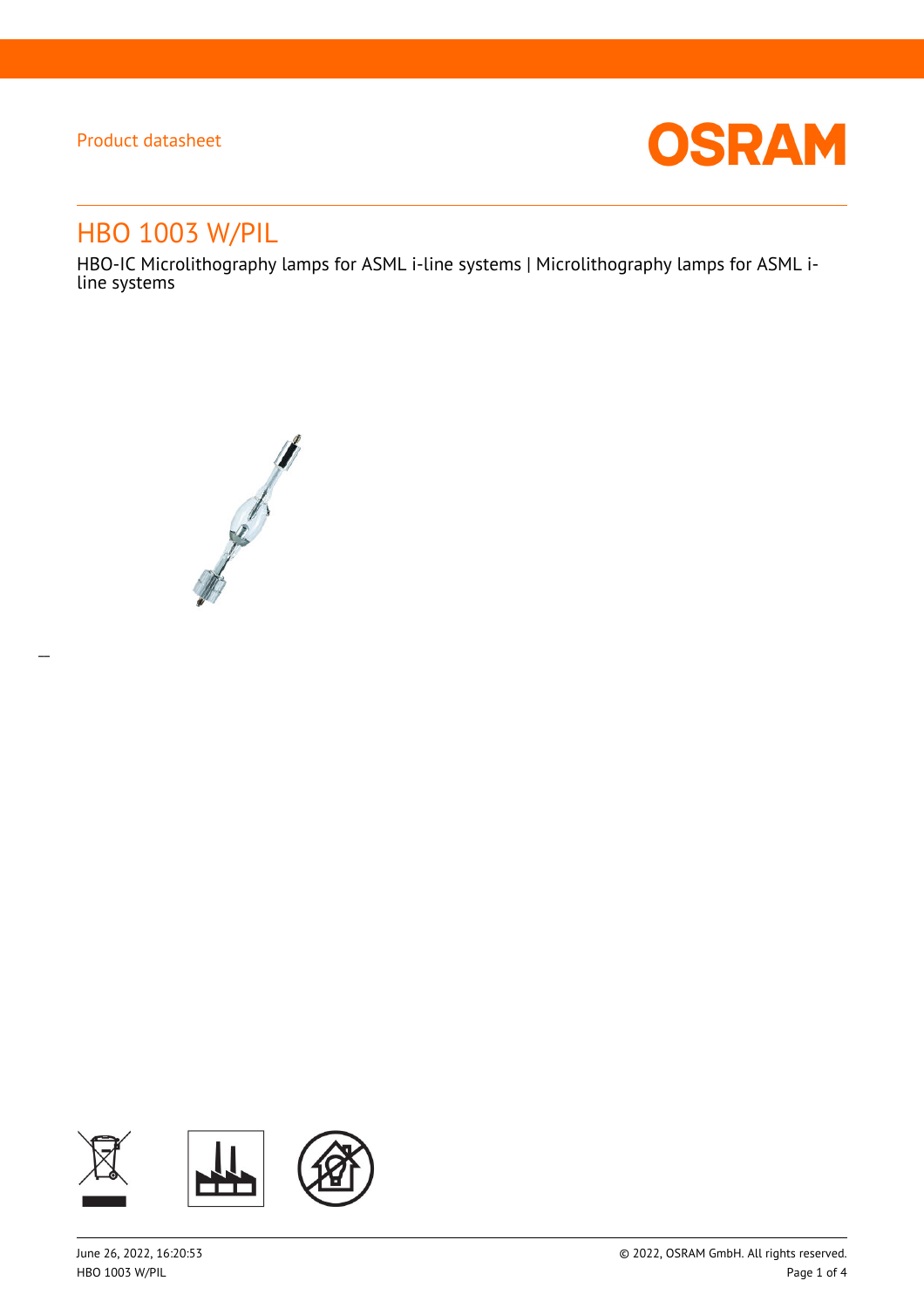### Technical data

### **Electrical data**

| Nominal voltage        | 27.1 V        |
|------------------------|---------------|
| <b>Nominal current</b> | 25.8 A        |
| Type of current        | DC.           |
| <b>Rated wattage</b>   | 700.00 W      |
| Nominal wattage        | 700 W  1000 W |

## **Dimensions & weight**



| <b>Diameter</b>                             | $29.0$ mm        |
|---------------------------------------------|------------------|
| Length                                      | 195.0 mm         |
| <b>Mounting length</b>                      | 195.0 mm         |
| Length with base excl. base pins/connection | 167.50 mm        |
| Light center length (LCL)                   | $85.0$ mm $^{1}$ |
| Electrode gap cold                          | $3.0 \text{ mm}$ |

1) Distance from end of base to tip of anode or cathode (cold)

## **Additional product data**

| <b>Base anode (standard designation)</b> | $SFCX14-6/25$ <sup>1)</sup> |  |
|------------------------------------------|-----------------------------|--|
| Base cathode (standard designation)      | SFc15-6/25 $^{2}$           |  |

1) With cooling fins

2) With thread (M6)

### **Capabilities**

| Cooling                 | Forced $1$          |
|-------------------------|---------------------|
| <b>Burning position</b> | Other $\frac{2}{3}$ |

1) Maximum permissible base temperature: 200 °C

2) Anode underneath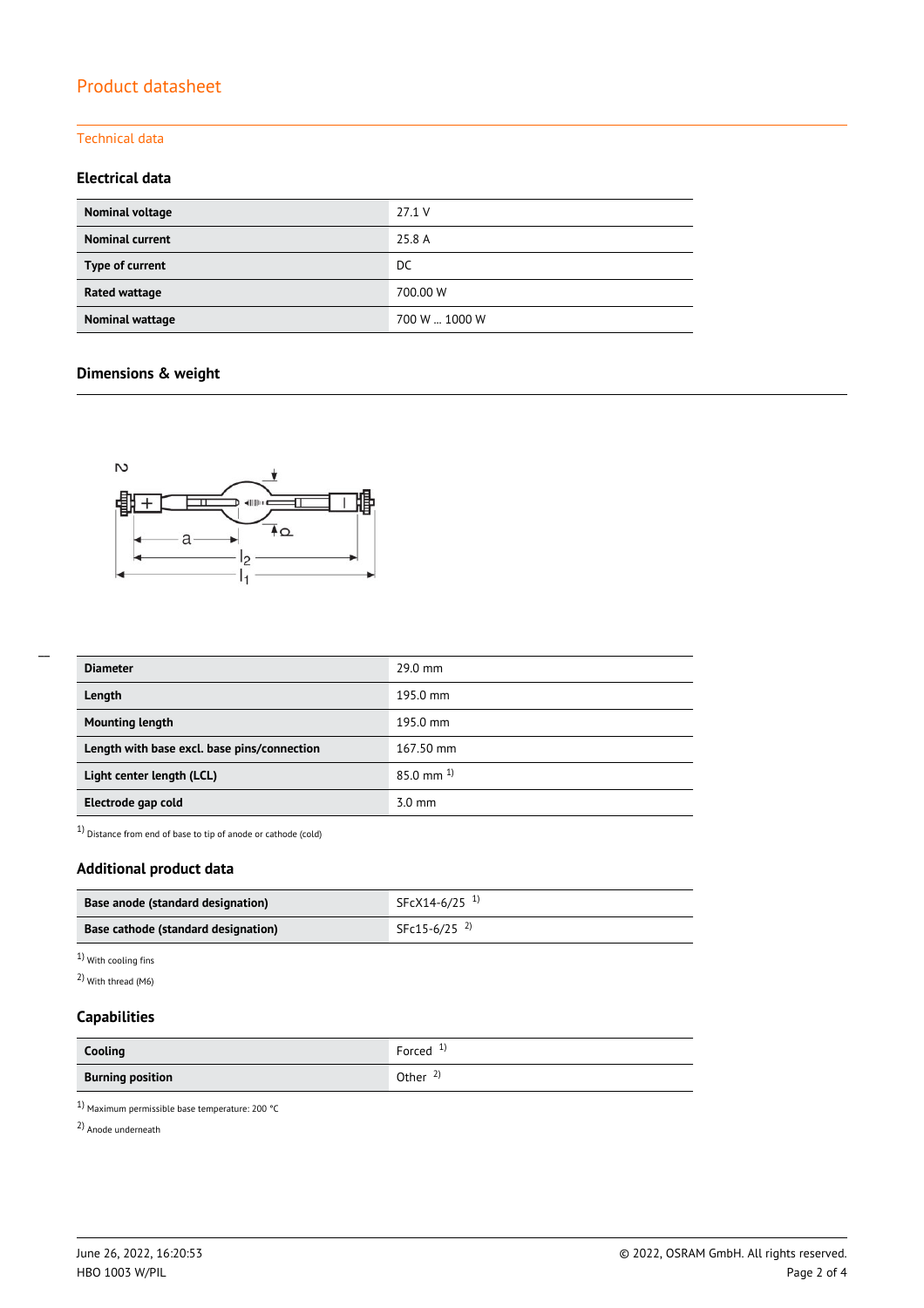### **Environmental information**

## **Information according Art. 33 of EU Regulation (EC) 1907/2006 (REACh)**

| Date of Declaration               | 04-02-2022                                                                                            |
|-----------------------------------|-------------------------------------------------------------------------------------------------------|
| <b>Primary Article Identifier</b> | 4050300461380   4050300967097                                                                         |
| Candidate List Substance 1        | Lead                                                                                                  |
| CAS No. of substance 1            | 7439-92-1                                                                                             |
| <b>Safe Use Instruction</b>       | The identification of the Candidate List substance is<br>sufficient to allow safe use of the article. |
| Declaration No. in SCIP database  | b9c92b80-c1d8-4748-8fda-1d2d66728131  <br>31a5877e-d4ec-4106-b4a4-a38a88565ee5                        |

### Country specific information

| <b>Product code</b> | <b>METEL code</b> | SEG-No. | STK-Number | UK Org                   |
|---------------------|-------------------|---------|------------|--------------------------|
| 4050300461380       | OSRHBO1003PIL     |         | $\sim$     | $\sim$                   |
| 4050300461380       | OSRHBO1003PIL     | -       |            | $\overline{\phantom{a}}$ |